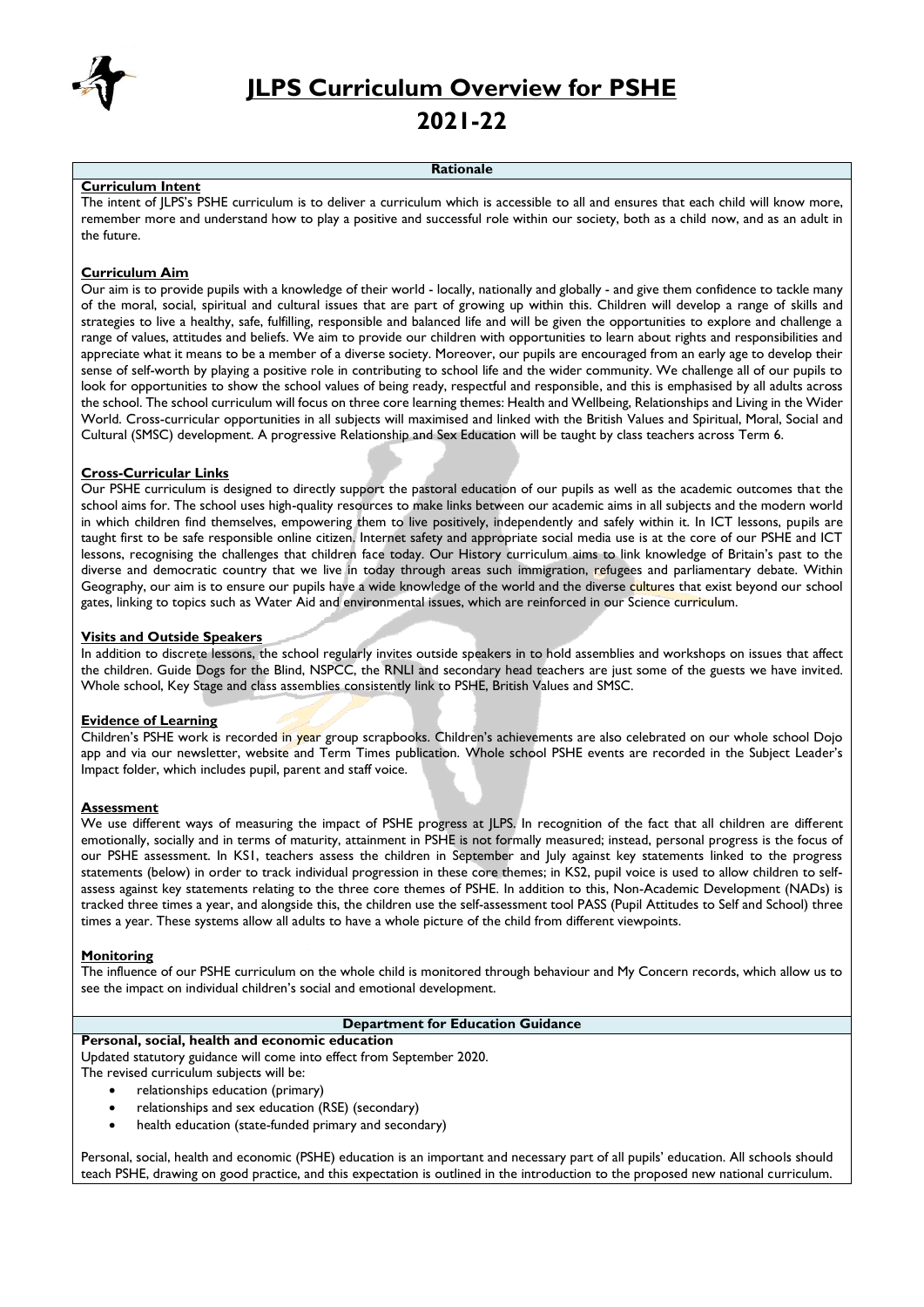PSHE is a non-statutory subject. To allow teachers the flexibility to deliver high-quality PSHE we consider it unnecessary to provide new standardised frameworks or programmes of study. PSHE can encompass many areas of study. Teachers are best placed to understand the needs of their pupils and do not need additional central prescription.

However, while we believe that it is for schools to tailor their local PSHE programme to reflect the needs of their pupils, we expect schools to use their PSHE education programme to equip pupils with a sound understanding of risk and with the knowledge and skills necessary to make safe and informed decisions.

Schools should seek to use PSHE education to build, where appropriate, on the statutory content already outlined in the national curriculum, the basic school curriculum and in statutory guidance on: drug education, financial education, sex and relationship education (SRE) and the importance of physical activity and diet for a healthy lifestyle.

#### **Relationship and Sex education**

Relationship and Sex education (RSE) is an important part of PSHE education and is statutory in maintained secondary schools. When any school provides RSE they must have regard to the [Secretary of State's guidance](http://www.education.gov.uk/aboutdfe/statutory/g00214676/sex-and-relationships-education-guidance); this is a statutory duty. Please see our separate RSE Policy.

|                        |                      | <b>Reception</b>              |                      |
|------------------------|----------------------|-------------------------------|----------------------|
| <b>Self-Regulation</b> | <b>Managing Self</b> | <b>Building Relationships</b> | Understanding of the |
|                        |                      |                               | World                |

**In the Early Years, PSHE is embedded in everything we do (within the above 4 key areas). Please see separate appendix.**

| Year I                                      |                         |                                                                                             |                                          |                                          |                                                                               |                                          |
|---------------------------------------------|-------------------------|---------------------------------------------------------------------------------------------|------------------------------------------|------------------------------------------|-------------------------------------------------------------------------------|------------------------------------------|
| <b>Health and Wellbeing</b>                 |                         | <b>Relationships</b>                                                                        |                                          | Living in the Wider World                |                                                                               |                                          |
| <b>Healthy Lifestyle</b>                    |                         |                                                                                             | <b>Communicating feelings</b>            |                                          |                                                                               | Contributions to school and class        |
| Personal Hygiene                            |                         | Understanding right from wrong                                                              |                                          | Where money comes from                   |                                                                               |                                          |
| Likes and dislikes                          |                         |                                                                                             | Sharing opinions                         |                                          |                                                                               | Understanding their own uniqueness       |
| Managing loss                               |                         |                                                                                             | <b>Respecting differences</b>            |                                          |                                                                               | Recognising things in common with others |
| Growing Up                                  |                         |                                                                                             | Recognising teasing and bullying         |                                          |                                                                               |                                          |
| Managing feelings                           |                         |                                                                                             |                                          |                                          |                                                                               |                                          |
|                                             |                         |                                                                                             | <b>Teacher Assessment Strands</b>        |                                          |                                                                               |                                          |
| I can tell people if I am                   | I can keep myself clean |                                                                                             | I can be kind.                           |                                          | I keep my hands to                                                            | I am helpful in the                      |
| happy or sad.                               | and wash my hands.      |                                                                                             |                                          | myself.                                  |                                                                               | classroom.                               |
|                                             |                         |                                                                                             |                                          |                                          |                                                                               |                                          |
|                                             |                         |                                                                                             | Year <sub>2</sub>                        |                                          |                                                                               |                                          |
| <b>Health and Wellbeing</b>                 |                         |                                                                                             | <b>Relationships</b>                     |                                          |                                                                               | Living in the Wider World                |
| Recognising dangers around the home         |                         |                                                                                             | Secret versus nice surprise              |                                          |                                                                               |                                          |
| Prevent germs spreading                     |                         |                                                                                             | Resolving simple arguments               |                                          | Constructing and following rules<br>The rights and responsibilities of living |                                          |
| Keeping physically and emotionally safe     |                         |                                                                                             | Identifying their special people         |                                          | things                                                                        |                                          |
| Their family network                        |                         |                                                                                             | Judging acceptable physical contact      |                                          | Saving and spending money                                                     |                                          |
|                                             |                         |                                                                                             |                                          |                                          |                                                                               | Caring for local, natural and built      |
| Know what is meant by privacy               |                         |                                                                                             | Resisting teasing and bullying           |                                          |                                                                               |                                          |
| Know names of main parts of body            |                         |                                                                                             |                                          |                                          | environments                                                                  |                                          |
| (including external genitalia)              |                         |                                                                                             |                                          |                                          |                                                                               | Knowing about the Emergency Services     |
|                                             |                         |                                                                                             | <b>Teacher Assessment Strands</b>        |                                          |                                                                               |                                          |
| I know who to talk to if                    | I can sort out          |                                                                                             | I help my friends if they                |                                          | I follow the school                                                           | I look after my school                   |
| I am worried or upset.                      | arguments with my       |                                                                                             | are stuck or have a                      | rules.                                   |                                                                               | and the environment.                     |
| friends myself.                             |                         |                                                                                             | problem.                                 |                                          |                                                                               |                                          |
|                                             |                         |                                                                                             | Year 3                                   |                                          |                                                                               |                                          |
| <b>Health and Wellbeing</b>                 |                         |                                                                                             | <b>Relationships</b>                     |                                          | Living in the Wider World                                                     |                                          |
| Understanding their physical, emotional     |                         |                                                                                             | Responding to the feelings of others     |                                          |                                                                               | Research and discuss topical issues,     |
| and mental health                           |                         |                                                                                             | Effects of their own actions             | problems and events                      |                                                                               |                                          |
| Personal strengths and weaknesses           |                         |                                                                                             | Challenging stereotypes                  |                                          | Respecting others' points of view                                             |                                          |
| Basic emergency aid procedures              |                         | Managing "dares"<br>Institutions in our community                                           |                                          |                                          |                                                                               |                                          |
| Recognising people who keep them            |                         |                                                                                             | Committed relationships outside of       |                                          |                                                                               |                                          |
| healthy and safe                            |                         | marriage                                                                                    |                                          |                                          |                                                                               |                                          |
|                                             |                         |                                                                                             | Personal boundaries and right to privacy |                                          |                                                                               |                                          |
|                                             |                         |                                                                                             | <b>Pupil Self-assessment Strands</b>     |                                          |                                                                               |                                          |
| I know what I need to                       | I know how to stay safe |                                                                                             | I can tell when                          |                                          | I work well in a team.                                                        | I respect other people's                 |
| do to improve my                            | outside.                |                                                                                             | something is dangerous.                  |                                          |                                                                               | opinions.                                |
| work.                                       |                         |                                                                                             |                                          |                                          |                                                                               |                                          |
|                                             |                         |                                                                                             | Year 4                                   |                                          |                                                                               |                                          |
| <b>Health and Wellbeing</b>                 |                         |                                                                                             | <b>Relationships</b>                     |                                          |                                                                               | Living in the Wider World                |
| A balanced lifestyle                        |                         | Forming and maintaining healthy                                                             |                                          | How rules and laws are made and          |                                                                               |                                          |
| Explaining feelings in depth                |                         | relationships                                                                               |                                          | enforced                                 |                                                                               |                                          |
| Differentiate between risk, danger and      |                         | Acceptable and unacceptable physical                                                        |                                          | Rights and responsibilities at home,     |                                                                               |                                          |
| hazard                                      |                         | contact                                                                                     |                                          | school, in the community and to the      |                                                                               |                                          |
| Fighting the spread of bacteria and viruses |                         | Respecting and challenging others' points                                                   |                                          | environment                              |                                                                               |                                          |
|                                             |                         | of view                                                                                     |                                          | Recognising role of voluntary, community |                                                                               |                                          |
| Understanding habits                        |                         |                                                                                             |                                          |                                          |                                                                               |                                          |
| Puberty                                     |                         | Terms associated with sex, gender identity<br>and pressure groups<br>and sexual orientation |                                          |                                          |                                                                               |                                          |
|                                             |                         |                                                                                             |                                          |                                          |                                                                               |                                          |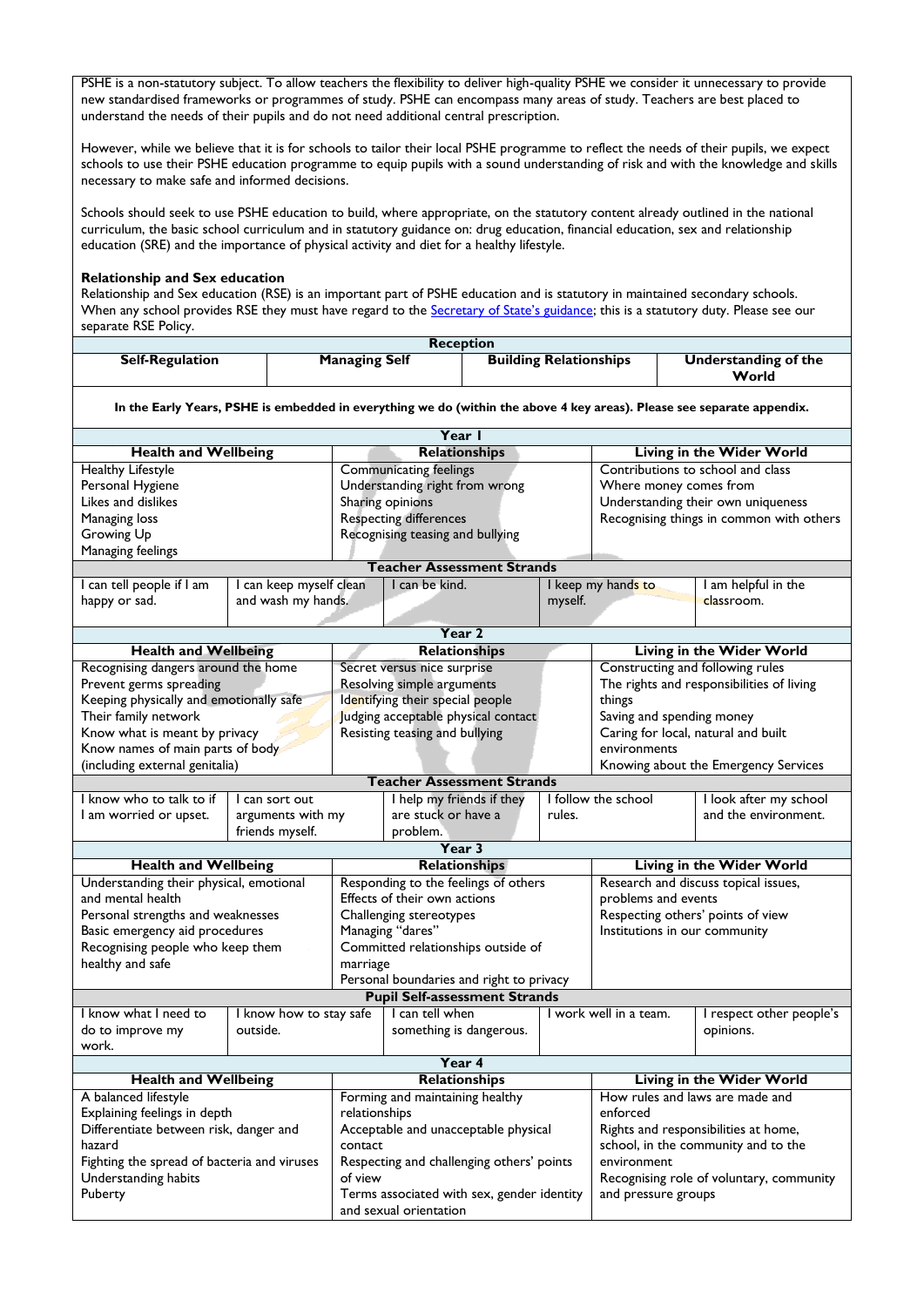|                                                     |                         |                                                                    |                                              |                                   |                                          | Values and customs of people living      |
|-----------------------------------------------------|-------------------------|--------------------------------------------------------------------|----------------------------------------------|-----------------------------------|------------------------------------------|------------------------------------------|
|                                                     |                         |                                                                    |                                              |                                   | elsewhere                                |                                          |
|                                                     |                         |                                                                    |                                              |                                   |                                          |                                          |
|                                                     |                         |                                                                    |                                              |                                   |                                          |                                          |
|                                                     |                         |                                                                    |                                              |                                   |                                          |                                          |
|                                                     |                         |                                                                    | <b>Pupil Self-assessment Strands</b>         |                                   |                                          |                                          |
| I can choose healthy                                | I can recognise that my |                                                                    | I can sort out friendship                    |                                   | I can share my worries                   | I take responsibility for                |
| food and drink.                                     | actions have good and   |                                                                    | problems myself.                             |                                   | with someone else.                       | my own things at home                    |
|                                                     | bad consequences.       |                                                                    |                                              |                                   |                                          | and at school.                           |
|                                                     |                         |                                                                    | Year 5                                       |                                   |                                          |                                          |
| <b>Health and Wellbeing</b>                         |                         |                                                                    | Relationships                                |                                   |                                          | Living in the Wider World                |
| Influences on food choices and a balanced           |                         |                                                                    | Recognising different types of relationships |                                   | United Nations Declaration of the Rights |                                          |
| diet                                                |                         |                                                                    | Civil partnerships and marriage              |                                   | of the Child and its implications        |                                          |
| Critiquing images in the media                      |                         |                                                                    | When to break a confidence or share a        |                                   | Universal rights versus national law and |                                          |
| Assessing risk and building resilience              |                         | secret                                                             |                                              |                                   | family practices                         |                                          |
| Human reproduction                                  |                         |                                                                    | Negotiating to resolve disputes              |                                   | Critiquing information presented by the  |                                          |
| Keeping safe online (including sharing of           |                         |                                                                    | Recognising abuse and bullying in all its    |                                   | media                                    |                                          |
| images)                                             |                         | forms                                                              |                                              |                                   | Strategies to get support for themselves |                                          |
|                                                     |                         |                                                                    |                                              |                                   |                                          | or others at risk from harmful behaviour |
|                                                     |                         |                                                                    |                                              |                                   |                                          | National, regional, religious, ethnic    |
|                                                     |                         |                                                                    |                                              |                                   | identities in the UK                     |                                          |
|                                                     |                         |                                                                    |                                              | Being a critical consumer         |                                          |                                          |
|                                                     |                         |                                                                    |                                              |                                   |                                          |                                          |
|                                                     |                         |                                                                    | <b>Pupil Self-assessment Strands</b>         |                                   |                                          |                                          |
| I eat a balanced diet.                              | I can compromise with   |                                                                    | I can recognise bullying                     |                                   | I can tell when                          | I can look after my                      |
|                                                     | my friends.             |                                                                    | behaviour.                                   |                                   | something on social                      | money and sensibly                       |
| media is fake.<br>choose how to spend it.<br>Year 6 |                         |                                                                    |                                              |                                   |                                          |                                          |
| <b>Health and Wellbeing</b>                         |                         |                                                                    | <b>Relationships</b>                         |                                   |                                          | <b>Living in the Wider World</b>         |
| Alcohol, drugs, tobacco and energy drinks           |                         | Dealing with unhealthy relationships                               |                                              |                                   | Cultural practices against UK law and    |                                          |
| Change, transition, bereavement, divorce            |                         | Forced marriage                                                    |                                              | universal human rights            |                                          |                                          |
| Understanding peer and media pressure               |                         | "Protected Characteristics" under Equality                         |                                              | Critically examining social media |                                          |                                          |
| Rights to protect bodies from unwanted              |                         | Act 2010                                                           |                                              |                                   | Interest, loans, debt and tax            |                                          |
| contact                                             |                         | Nature and consequences of aggressive<br>Develop enterprise skills |                                              |                                   |                                          |                                          |
| Safe mobile phone use                               |                         |                                                                    | behaviour, discrimination and bullying       |                                   |                                          |                                          |
| Sharing images                                      |                         |                                                                    |                                              |                                   |                                          |                                          |
| <b>Pupil Self-assessment Strands</b>                |                         |                                                                    |                                              |                                   |                                          |                                          |
| I can make decisions for                            | I only send appropriate |                                                                    | I can get help for a                         |                                   | I use my mobile phone                    | I can recognise when a                   |
| myself without being                                | photos or messages to   |                                                                    | friend if I think they are                   |                                   | responsibly (e.g. not use                | friendship is unhealthy.                 |
| influenced by friends or                            | other people.           |                                                                    | in danger (in the real                       |                                   | it for too long, turn it                 |                                          |
| the media.                                          |                         |                                                                    | world or online).                            |                                   | off at night and lock it                 |                                          |
|                                                     |                         |                                                                    |                                              |                                   | with a passcode).                        |                                          |
|                                                     |                         |                                                                    |                                              |                                   |                                          |                                          |
|                                                     |                         |                                                                    |                                              |                                   |                                          |                                          |
|                                                     |                         |                                                                    |                                              |                                   |                                          |                                          |
|                                                     |                         |                                                                    |                                              |                                   |                                          |                                          |
|                                                     |                         |                                                                    |                                              |                                   |                                          |                                          |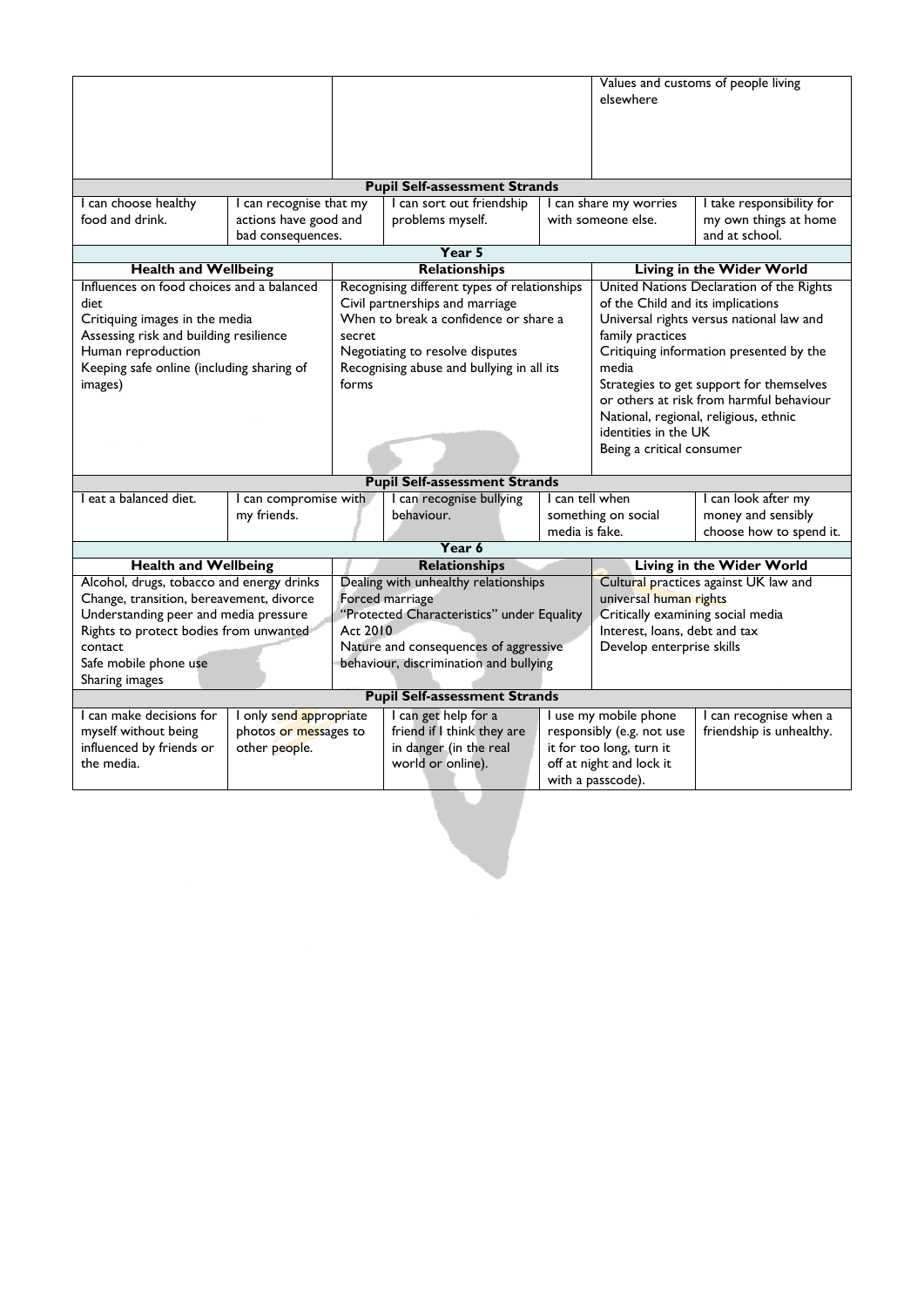# **Early Years Appendix**

| <b>Birth to Three</b>                                                                                                                                                                        | Three and Four                                                                                                                                                                | Receptio                                              |
|----------------------------------------------------------------------------------------------------------------------------------------------------------------------------------------------|-------------------------------------------------------------------------------------------------------------------------------------------------------------------------------|-------------------------------------------------------|
| <b>Personal, Social and Emotional Development</b>                                                                                                                                            | <b>Personal, Social and Emotional Development</b>                                                                                                                             | <b>Personal, So</b>                                   |
| · Find ways to calm themselves, through being calmed and comforted by their<br>key person.                                                                                                   | Select and use activities and resources, with help when needed.<br>This helps them to achieve a goal they have chosen, or one which is                                        | · See themselves                                      |
| Establish their sense of self.                                                                                                                                                               | suggested to them.                                                                                                                                                            | • Build constructi                                    |
| Express preferences and decisions. They also try new things and start<br>establishing their autonomy.                                                                                        | Develop their sense of responsibility and membership of a community.                                                                                                          | • Express their fe                                    |
| Engage with others through gestures, gaze and talk.                                                                                                                                          | · Become more outgoing with unfamiliar people, in the safe context of                                                                                                         | · Show resilience                                     |
| Use that engagement to achieve a goal. For example, gesture towards their cup to<br>say they want a drink.                                                                                   | their setting.<br>· Show more confidence in new social situations.                                                                                                            | • Identify and mo                                     |
| · Find ways of managing transitions, for example from their parent to their key person.                                                                                                      | • Play with one or more other children, extending and elaborating                                                                                                             | • Think about the                                     |
| · Thrive as they develop self-assurance.                                                                                                                                                     | play ideas.<br>• Find solutions to conflicts and rivalries. For example, accepting                                                                                            | • Manage their ov<br>- Personal hygie                 |
| - Look back as they crawl or walk away from their key person. Look for clues about<br>how to respond to something interesting.                                                               | that not everyone can be Spider-Man in the game, and suggesting<br>other ideas                                                                                                | $\cdot$ Know and talk a                               |
| Play with increasing confidence on their own and with other children, because they<br>know their key person is nearby and available.                                                         | . Increasingly follow rules, understanding why they are important.                                                                                                            | health and wellt<br>- regular physica                 |
| · Feel confident when taken out around the local neighbourhood, and enjoy<br>exploring new places with their key person.                                                                     | . Remember rules without needing an adult to remind them.                                                                                                                     | - healthy eating<br>-toothbrushing<br>- sensible amou |
| Feel strong enough to express a range of emotions.<br>Grow in independence, rejecting help ("me do it"). Sometimes this leads to<br>feelings of frustration and tantrums.                    | • Develop appropriate ways of being assertive.<br>Talk with others to solve conflicts.<br>Talk about their feelings using words like 'happy', 'sad', 'angry' or<br>'worried'. | - having a good<br>- being a safe pe                  |
| Begin to show 'effortful control'. For example, waiting for a turn and resisting the<br>strong impulse to grab what they want or push their way to the front.                                | . Understand gradually how others might be feeling.                                                                                                                           |                                                       |
| Be increasingly able to talk about and manage their emotions.                                                                                                                                |                                                                                                                                                                               |                                                       |
| Notice and ask questions about differences, such as skin colour, types of hair,<br>gender, special needs and disabilities, and so on.                                                        | Be increasingly independent in meeting their own care needs, e.g.<br>brushing teeth, using the toilet, washing and drying their hands<br>thoroughly.                          |                                                       |
| Develop friendships with other children.                                                                                                                                                     | Make healthy choices about food, drink, activity and toothbrushing.                                                                                                           |                                                       |
| . Safely explore emotions beyond their normal range through play and stories.<br>- Talk about their feelings in more elaborated ways: "I'm sad because" or "I love it<br>when $\mathbf{r}$ . |                                                                                                                                                                               |                                                       |
| . Learn to use the toilet with help, and then independently.                                                                                                                                 |                                                                                                                                                                               |                                                       |

#### n

# ocial and Emotional Development

- s as a valuable individual.
- ive and respectful relationships.
- elings and consider the feelings of others.
- and perseverance in the face of challenge.
- derate their own feelings socially and emotionally.
- perspectives of others.
- wn needs.
- ene
- about the different factors that support their overall being: al activity
- ints of 'screen time'
- sleep routine
- edestrian